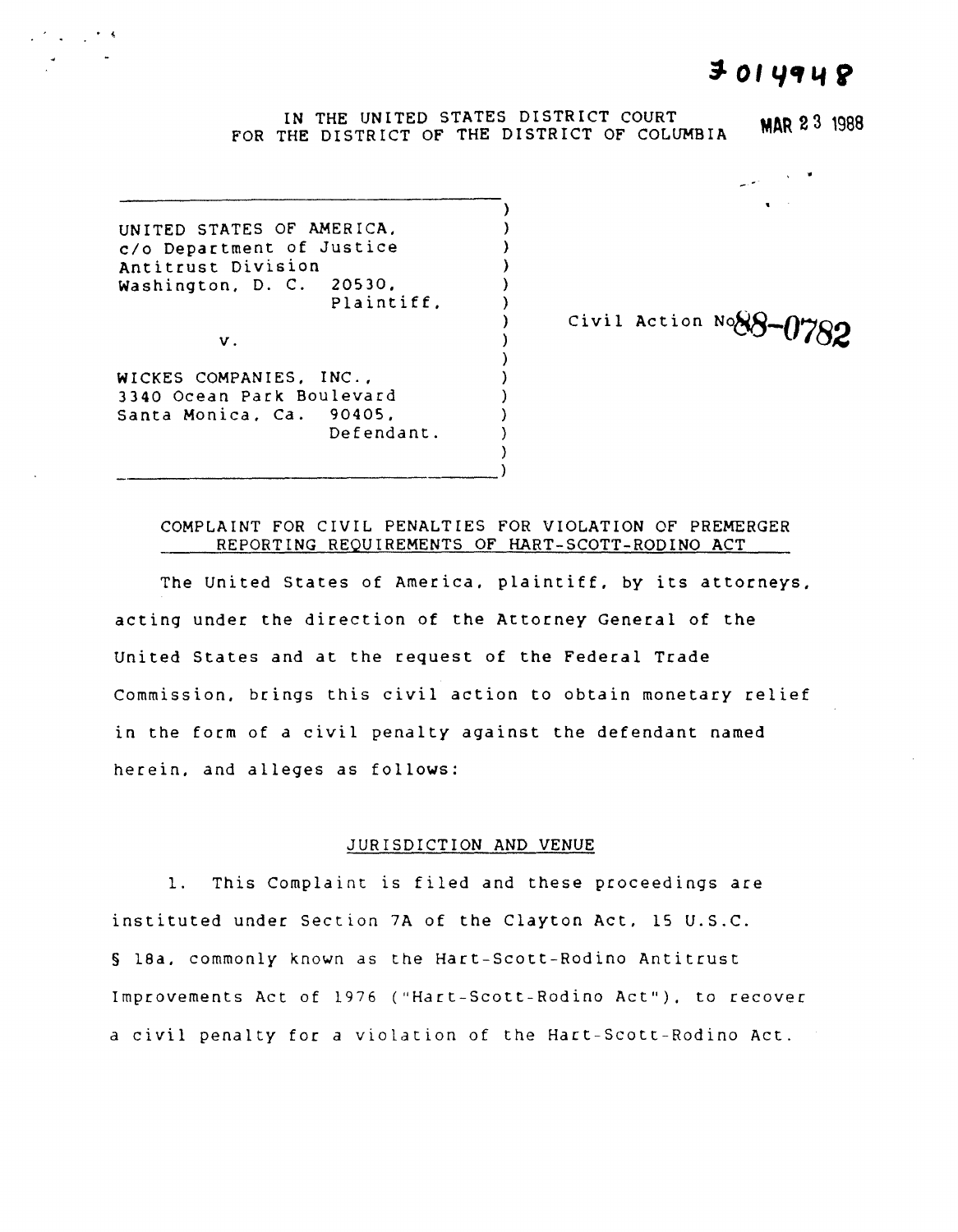2. This Court has jurisdiction over this action pursuant to 15 U.S.C. § 18a(g), and 28 U.S.C. §§ 1331, 1337, 1345 and 1355.

3. Venue in this District is proper by virtue of defendant's consent. in the Stipulation relating hereto, to the maintenance of this action and the entry of Final Judgment in this District. Venue is also proper under 26 U.S.C. l395(a).

#### THE DEFENDANT

4. Wickes Companies, Inc. ("Wickes") is made a defendant herein. Wickes is a Delaware corporation with its principal place of business at 3340 Ocean Park Boulevard, Suite 2000, Santa Monica, California 90405. Wickes sells lumber and building materials.

### OWENS-CORNING FIBERGLAS CORPORATION

5. Owens-Corning Fiberglas Corporation ("OCF") is a Delaware corporation with its principal office at Fiberglas Tower. Toledo. ohio 43659.

#### VIOLATION ALLEGED

6. The Hart-Scott-Rodino Act. 15 U.S.C. § lSa. prohibits certain acquisitions of voting securities or assets until a notification has been filed with the Department of Justice and the Federal Trade Commission and a waiting period has expired.

2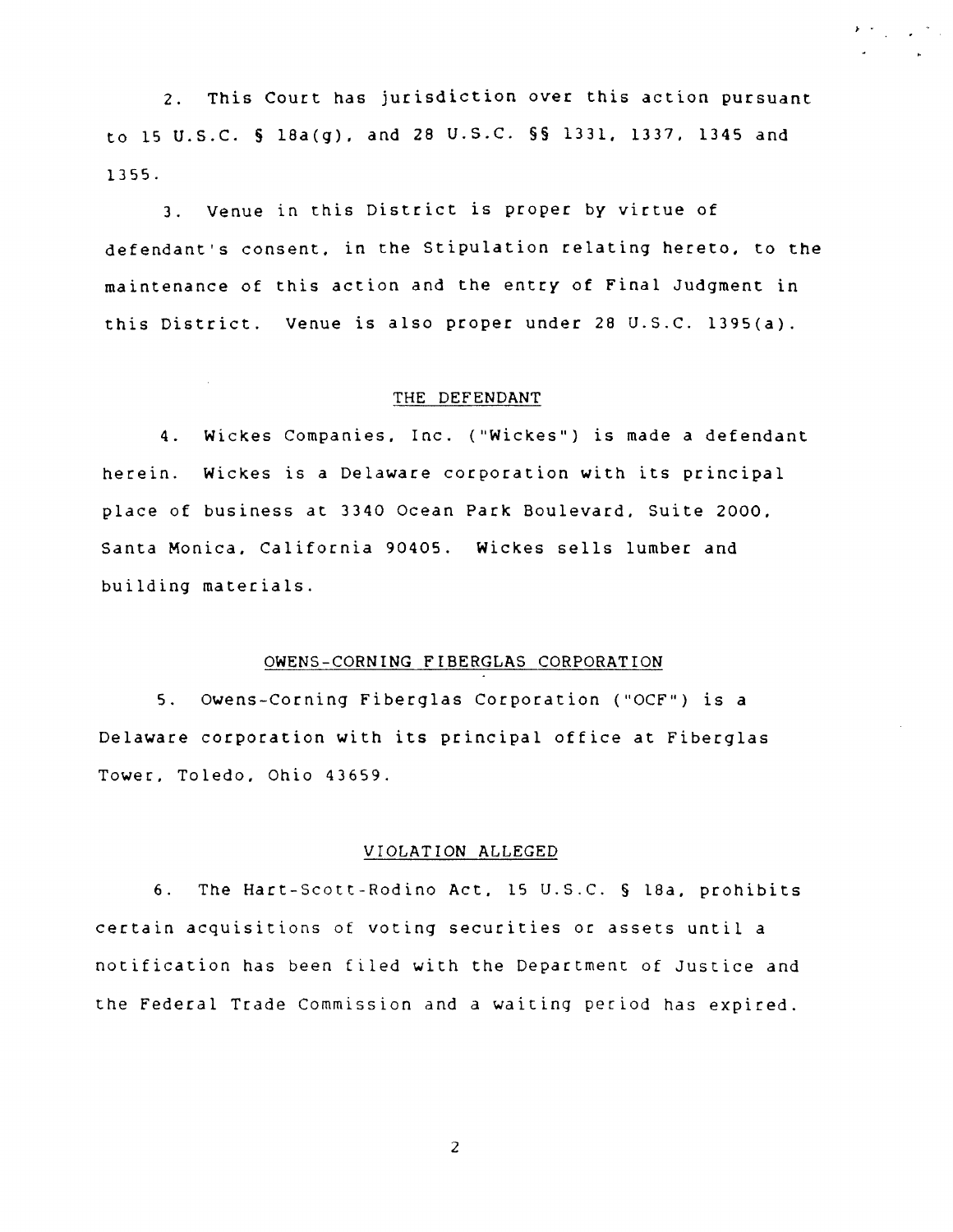7. OCF and defendant Wickes at all times pertinent to this proceeding have been engaged in commerce. or in activities affecting commerce, within the meaning of Section 1 of the Clayton Act, 15 U.S.C. § 12.

8. OCF and Wickes at all times pertinent to this proceeding had assets above the threshold established *by*  Section (a) of the Hart-Scott-Rodino Act, 15 U.S.C. § 18a(a). OCF had total assets in excess of \$100 million. and Wickes had total assets in excess of \$10 million.

9. During the period from July 2, 1986 through July 18. 1986. Wickes acquired voting securities of OCF.

10. On July 18. 1986. Bear. Stearns & Co. ("Bear. Stearns"). acting as the agent of Wickes. began making purchases of shares of OCF stock on behalf of Wickes.

11. As a result of the transaction described in Paragraph 10. Wickes. on July 18. 1986. held an aggregate total amount of voting securities of OCF in excess of \$15 million.

12. Wickes through its agent Bear. Stearns continued to acquire additional voting securities of OCF during the period from July 18. 1986 through August 5. 1986.

13. The transactions described in Paragraph 10. *by* which the defendant Wickes acquired an aggregate total amount of voting securities of OCf in excess of \$15 million. and the transactions described in Paragraph 12 were subject to the notification and waiting perlod requirements of the Hart-Scott-Rodino Act and the regulations promulgated thereunder. 16 C.F.R. § 800 et seq. The Hart-Scott-Rodino Act and regulations

3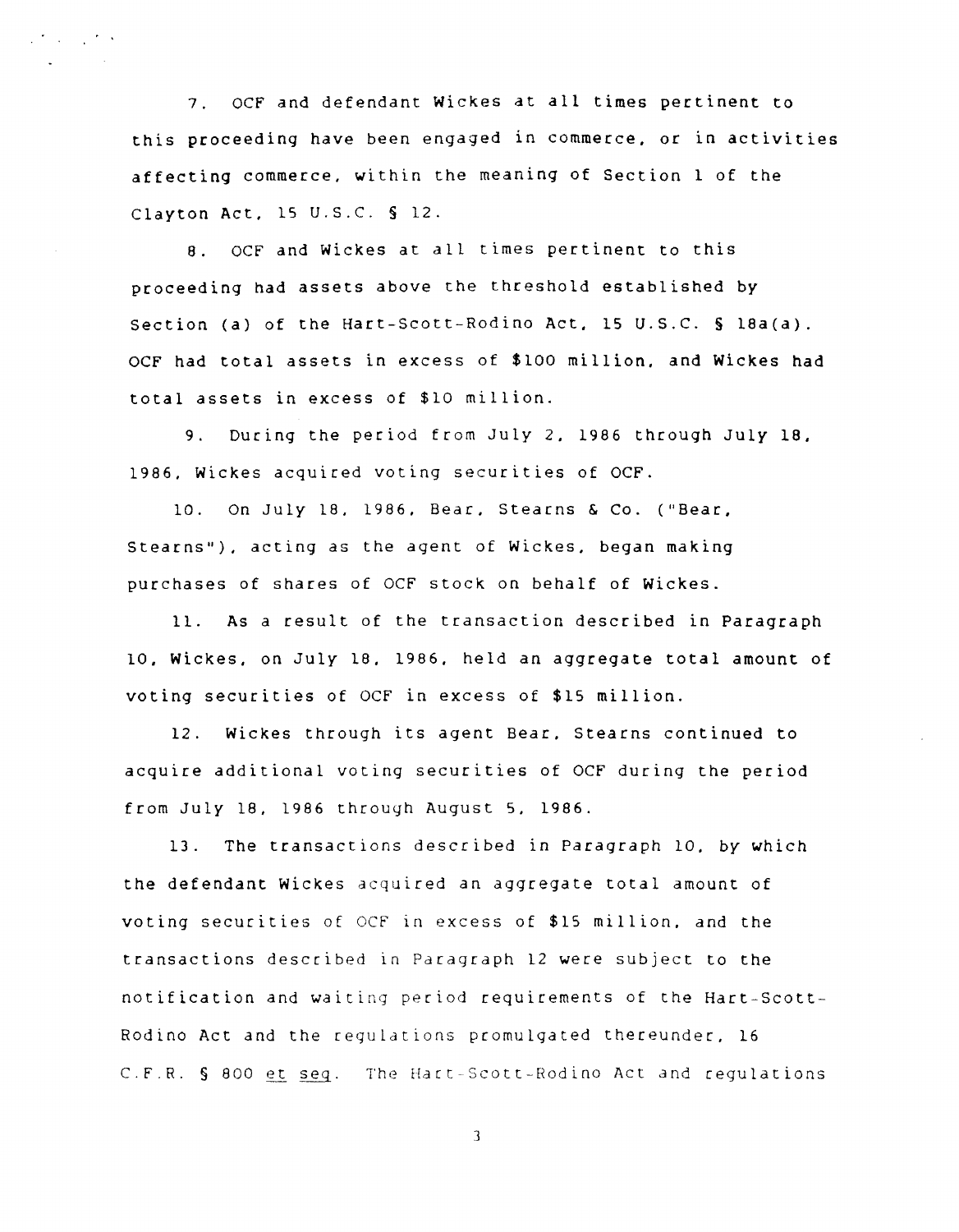required Wickes to file the notification and to observe a waiting period before acquiring an aggregate total amount of voting securities of OCF in excess of \$15 million.

14. Defendant Wickes did not comply with the reporting and waiting period requirements of the Act before making the acquisitions described in Paragraphs 10 and 12 above.

15. On August 12. 1986. defendant Wickes submitted a notification and report form under the Hart-Scott-Rodino Act. stating an intention to acquire at least 50 percent of the voting securities of OCF. The Hart-Scott-Rodino Act waiting period relating to that filing expired on September 11. 1986.

16. On September 2. 1986. defendant Wickes sold all its interest in OCF stock.

17. Defendant Wickes was continuously in violation of the Hart-Scott-Rodino Act during the period from July 18. 1986 through September 2. 1986 (47 days).

18. Section (g)(l) of the Hart-Scott-Rodino Act. 15 U.S.C. § 18a(g)(1). provides that any person who fails to comply with the Act shall be liable to the United States for a civil penalty of not more than \$10.000 for each day during which such person is in violation of the Act.

#### ERAYER

## WHEREFORE. plaintiff prays:

1. That the Court adjudge and decree that defendant was in violation of the Hart-Scott-Rodino Act. 15 U.S.C. § 18a.

4